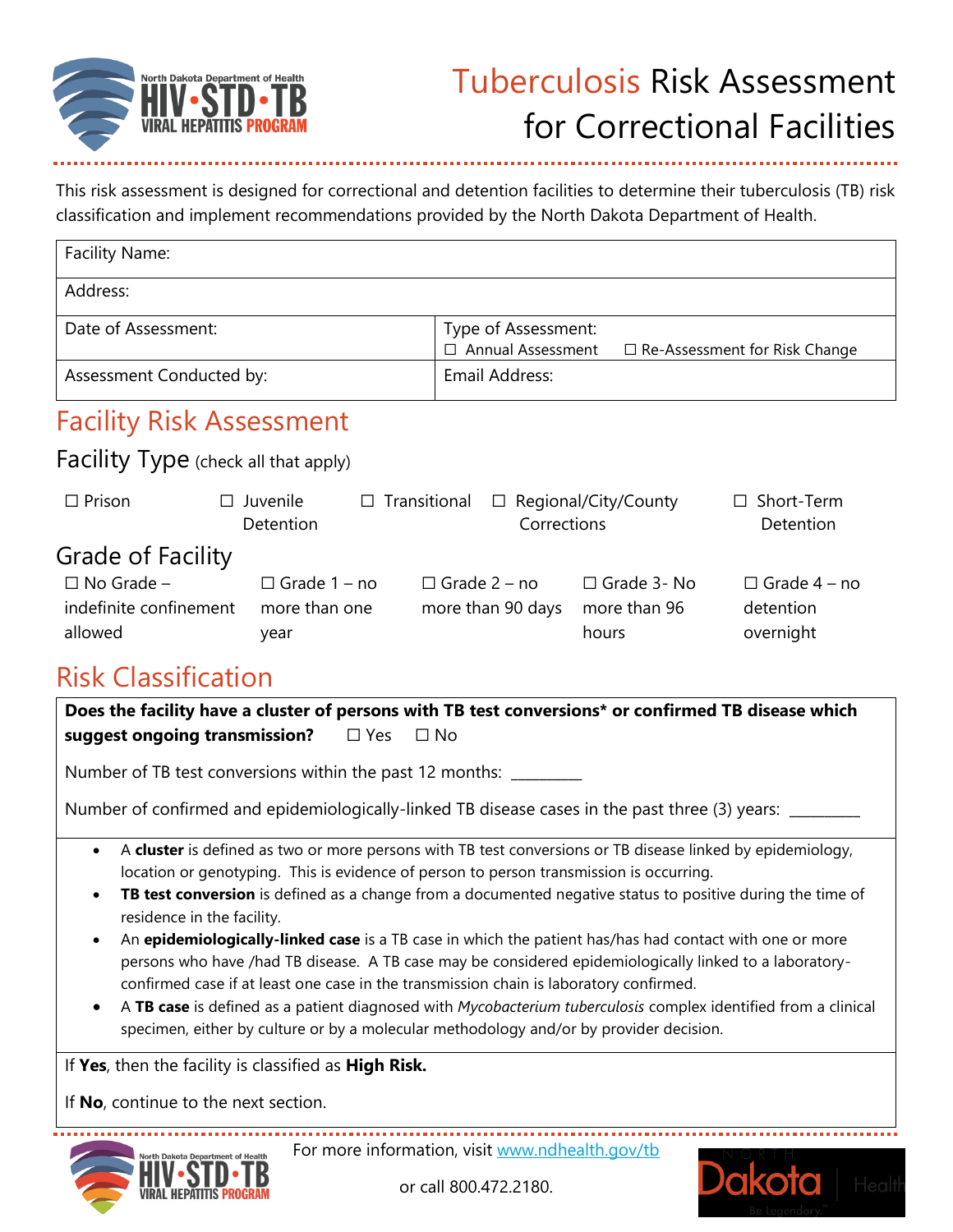

|                                                                                                                                                                                  | Is your count's TB incidence rate higher than the average state TB rate? $\Box$ Yes                 |                                           |                                  | $\Box$ No<br>$\Box N/A^*$                                                                            |
|----------------------------------------------------------------------------------------------------------------------------------------------------------------------------------|-----------------------------------------------------------------------------------------------------|-------------------------------------------|----------------------------------|------------------------------------------------------------------------------------------------------|
|                                                                                                                                                                                  | For the current incidence rate available by county, visit https://www.ndhealth.gov/disease/tb/Data/ |                                           |                                  |                                                                                                      |
| Incidence Rate for TB in County: ________                                                                                                                                        |                                                                                                     |                                           |                                  |                                                                                                      |
|                                                                                                                                                                                  | Incidence Rate of TB in North Dakota: ________                                                      |                                           |                                  |                                                                                                      |
| *Select N/A if the population of the facility is not representative of the community in which the facility is<br>located.                                                        |                                                                                                     |                                           |                                  |                                                                                                      |
|                                                                                                                                                                                  | calendar year equal or greater than 10 percent? $\Box$ Yes $\Box$ No                                |                                           |                                  | Is the percentage of screened inmates with previous or newly diagnosed TB infection in the preceding |
| Total number of inmates tested for TB: ________                                                                                                                                  |                                                                                                     |                                           |                                  |                                                                                                      |
|                                                                                                                                                                                  | Total number of inmates with previous or new positive TB test results: ________                     |                                           |                                  |                                                                                                      |
|                                                                                                                                                                                  | Percentage of positive test results: _________%                                                     |                                           |                                  |                                                                                                      |
| Has your facility diagnosed an inmate, employee or volunteer with TB disease within the last 12<br>months? $\Box$ Yes<br>$\Box$ No                                               |                                                                                                     |                                           |                                  |                                                                                                      |
|                                                                                                                                                                                  | Does your facility house a substantial number of people with risk factors for TB? $\Box$ Yes        |                                           |                                  | $\Box$ No                                                                                            |
| Check all that apply:<br>$\Box$ HIV infection                                                                                                                                    | $\Box$ Substance abuse                                                                              | $\Box$ Silicosis                          | $\Box$ Diabetes                  | $\Box$ Severe kidney<br>disease                                                                      |
| $\square$ Low body weight                                                                                                                                                        | $\Box$ Organ transplant<br>patients                                                                 | $\Box$ History of head<br>and neck cancer | $\Box$ Taking<br>corticosteroids | $\Box$ Specialized<br>treatment for<br>rheumatoid arthritis<br>or Chron's disease                    |
| Has a substantial number of inmates, employees, and volunteers immigrated from areas of the world<br>with high burden of TB within the previous 5 years? $\Box$ Yes<br>$\Box$ No |                                                                                                     |                                           |                                  |                                                                                                      |
| For the current list of high-burden countries, visit http://www.stoptb.org/countries/tbdata.asp.                                                                                 |                                                                                                     |                                           |                                  |                                                                                                      |
| Does the facility lack a system for prompt screening, isolation and/or referral for care of a person with<br>signs and symptoms of TB? $\Box$ Yes<br>$\Box$ No                   |                                                                                                     |                                           |                                  |                                                                                                      |
| If Yes, then the facility is classified as Medium Risk.                                                                                                                          |                                                                                                     |                                           |                                  |                                                                                                      |
|                                                                                                                                                                                  | If all answers are No, then the facility is classified as Low/Minimal Risk.                         |                                           |                                  |                                                                                                      |

For more information, visit [www.ndhealth.gov/tb](http://www.ndhealth.gov/tb)



or call 800.472.2180.

В

**VIRAL HEPATI**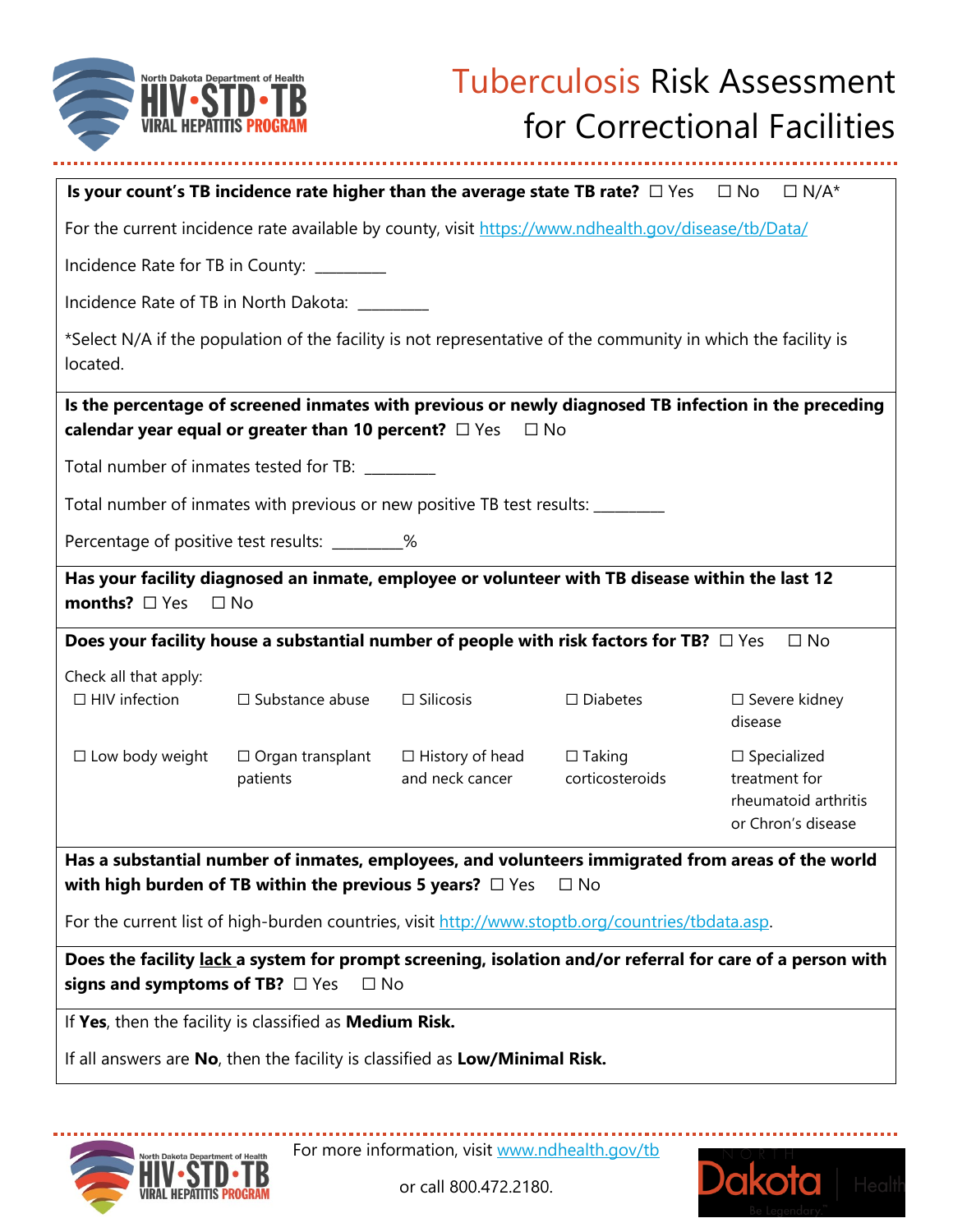

#### **Tuberculosis Screening Guidance for Correctional and Detention Facilities Based on the TB Risk Classification**

| <b>High Risk Facility</b>                                                                                                                                                                                                                                                                                                                                                                                                                                                                                                                                         | <b>Medium Risk Facility</b>                                                                                                                                                                                                                                                                                                                                                                                                                                                                                                                                                                                                                                                                                                                                             |                                                                                                                                                                                                                                                                                                                                                                                                                                                                                                                                                                                                                                                                                                                                                                        | <b>Low/Minimal Risk Facility</b>                                                                                                                                                                                                                                                                                                                                                                                                                                                                                                                                                                                                                                                                                                                                       |
|-------------------------------------------------------------------------------------------------------------------------------------------------------------------------------------------------------------------------------------------------------------------------------------------------------------------------------------------------------------------------------------------------------------------------------------------------------------------------------------------------------------------------------------------------------------------|-------------------------------------------------------------------------------------------------------------------------------------------------------------------------------------------------------------------------------------------------------------------------------------------------------------------------------------------------------------------------------------------------------------------------------------------------------------------------------------------------------------------------------------------------------------------------------------------------------------------------------------------------------------------------------------------------------------------------------------------------------------------------|------------------------------------------------------------------------------------------------------------------------------------------------------------------------------------------------------------------------------------------------------------------------------------------------------------------------------------------------------------------------------------------------------------------------------------------------------------------------------------------------------------------------------------------------------------------------------------------------------------------------------------------------------------------------------------------------------------------------------------------------------------------------|------------------------------------------------------------------------------------------------------------------------------------------------------------------------------------------------------------------------------------------------------------------------------------------------------------------------------------------------------------------------------------------------------------------------------------------------------------------------------------------------------------------------------------------------------------------------------------------------------------------------------------------------------------------------------------------------------------------------------------------------------------------------|
|                                                                                                                                                                                                                                                                                                                                                                                                                                                                                                                                                                   | Grade 1 Facility                                                                                                                                                                                                                                                                                                                                                                                                                                                                                                                                                                                                                                                                                                                                                        | Grade 2, 3 and 4 Facilities                                                                                                                                                                                                                                                                                                                                                                                                                                                                                                                                                                                                                                                                                                                                            |                                                                                                                                                                                                                                                                                                                                                                                                                                                                                                                                                                                                                                                                                                                                                                        |
| Classification should be temporary<br>and warrants investigation and<br>coordination with the North<br>Dakota Department of Health.<br>Repeat TB screenings every 8-10<br>weeks followed by a new risk<br>assessment until no cases of<br>infectious TB or TB test<br>conversions are identified<br>Correct lapses in infection control<br>(i.e. delayed treatment initiation or<br>inadequate airborne precautions)<br>Automatic classification as medium<br>risk for at least 1 year after<br>ongoing transmission has ceased.<br>LTBI treatment is recommended | Evaluate all residents upon entry<br>for history of TB infection and<br>symptoms of active infection.<br>Evaluate all residents for clinical<br>conditions and risk factors using<br><b>Tuberculosis Risk Assessment for</b><br><b>Adults or Tuberculosis Risk</b><br><b>Assessment for Pediatric Care as</b><br>appropriate. Ensure testing via TST<br>or IGRA within fourteen (14) days.<br>If a previous test result from an<br>TST or IGRA test is available, it is<br>valid for 6 months unless the<br>resident reports risk factors are<br>new since the test was performed.<br>Residents with documented history<br>of previous, adequate treatment<br>for TB infection or disease should<br>not be tested. Residents must be<br>screened for signs and symptoms | Evaluate all residents upon entry<br>for history of TB infection and<br>symptoms of active infection.<br>Evaluate all residents for clinical<br>conditions and risk factors using<br><b>Tuberculosis Risk Assessment for</b><br><b>Adults or Tuberculosis Risk</b><br><b>Assessment for Pediatric Care as</b><br>appropriate. For those determined<br>at-risk, ensure testing via TST or<br>IGRA within fourteen (14) days.<br>If a previous test result from an<br>TST or IGRA test is available, it is<br>valid for 6 months unless the<br>resident reports risk factors are<br>new since that test was performed.<br>Residents with documented history<br>of previous, adequate treatment<br>for TB infection or disease should<br>not be tested. Residents must be | Evaluate all residents upon entry<br>for history of TB infection and<br>symptoms of active infection.<br>Evaluate all residents for clinical<br>conditions and risk factors using<br><b>Tuberculosis Risk Assessment for</b><br><b>Adults or Tuberculosis Risk</b><br><b>Assessment for Pediatric Care as</b><br>appropriate. For those determined<br>at-risk, ensure testing via TST or<br>IGRA within fourteen (14) days.<br>If a previous test result from an<br>TST or IGRA test is available, it is<br>valid for 6 months unless the<br>resident reports risk factors are<br>new since that test was performed.<br>Residents with documented history<br>of previous, adequate treatment<br>for TB infection or disease should<br>not be tested. Residents must be |
|                                                                                                                                                                                                                                                                                                                                                                                                                                                                                                                                                                   | of active infection. LTBI treatment<br>is recommended.                                                                                                                                                                                                                                                                                                                                                                                                                                                                                                                                                                                                                                                                                                                  | screened for signs and symptoms<br>of active infection.                                                                                                                                                                                                                                                                                                                                                                                                                                                                                                                                                                                                                                                                                                                | screened for signs and symptoms<br>of active infection.                                                                                                                                                                                                                                                                                                                                                                                                                                                                                                                                                                                                                                                                                                                |



For more information, visit [www.ndhealth.gov/tb](file:///C:/Users/djpritschet/AppData/Local/Microsoft/Windows/INetCache/Content.Outlook/89KSDLRE/www.ndhealth.gov/tb)